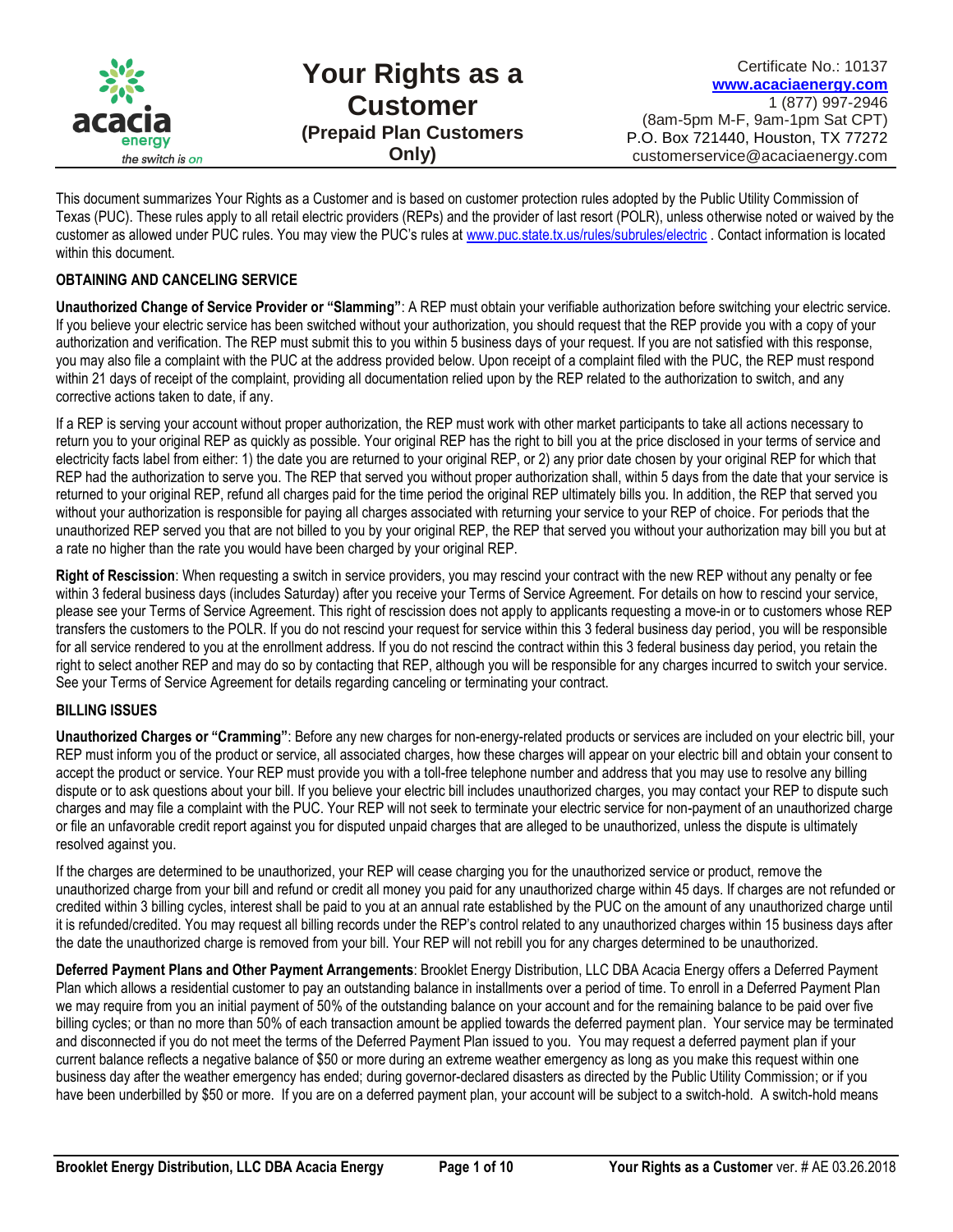

that you will not be able to buy electricity from other companies until you pay the total deferred balance. The switch-hold will be removed after your deferred balance is paid. While a switch-hold applies, if you are disconnected for not paying, you will need to pay us to get your electricity turned back on.

**Financial and Energy Assistance**: An electric customer who receives food stamps, Medicaid, TANF or SSI from the Texas Department of Human Services (TDHS) or whose household income is not more than 125% of the federal poverty guidelines may qualify for energy assistance from the Texas Department of Housing and Community Affairs (TDHCA).

**Meter Reading and Testing**: Please contact us for information regarding how to read your meter. You have the right to request a meter test. We will forward this request to your Transmission Distribution Utility (TDU) on your behalf. If a test is performed more than once in a four-year period and the meter is determined to be functioning properly, then you may be charged a fee for the additional meter test(s) at the rate approved for your TDU. The TDU or REP will advise you of the test result, including the test date, testing person and, if applicable, the removal date of the meter.

# **DISCONNECTION OF SERVICE**

**Failure to Pay**: Your service will be disconnected if your account reaches a balance of 0 kWh, and payment has not been made to recharge your account sufficient enough to create a positive kWh balance to the account. Electricity will never be disconnected for non-payment on a holiday, weekend day, or an extreme weather day.

**Disconnection of Service**: The PUC has provided that under certain dangerous circumstances (such as unsafe electric line situations) any REP, may authorize your TDU to disconnect your electric service without prior notice to you. Your REP or TDU may also, at any time, authorize disconnection of your electric service without prior notice for any of the following reasons:

- where a known dangerous condition exists for as long as the condition exists;
- where service is connected without authority by a person who has not made application for service;
- where service is reconnected without authority after disconnection for nonpayment;
- where there has been tampering with the equipment of the TDU; or
- where there is evidence of theft of service.

Additionally, your REP may be allowed to seek to have your electric service disconnected for any of the reasons listed below:

- failure to pay a bill owed to the REP or to make a deferred payment arrangement by the date of disconnection stated on the disconnection notice;
- failure to comply with the terms of a deferred payment arrangement or other payment agreement made with the REP;
- using service in a manner that interferes with the service of others or the operation of nonstandard equipment;
- failure to pay a deposit required by the REP; or
- failure of a guarantor to pay the amount guaranteed when the REP has a written agreement, signed by the guarantor, which allows for disconnection of the guarantor's service.

You will receive notification via email, text or phone (depending on your stated preference of notification) approximately 3 days in advance of when Acacia Energy estimates your balance will reach the disconnect balance before Acacia Energy disconnects your electricity for non-payment.

Your REP may not authorize disconnection of your electric service for any of the following reasons:

- failure to pay for electric service by a previous occupant of the premise if that occupant is not of the same household;
- failure to pay any charge unrelated to electric service;
- failure to pay a different type or class of electric service not included on the account's bill when service was initiated;
- failure to pay underbilled charges that occurred for more than 6 months (except theft of service);
- failure to pay any disputed charges until your REP or the PUC determines the accuracy of the charges and you have been notified of this determination;
- failure to pay charges arising from an underbilling due to any faulty metering, unless the meter has been tampered with or unless such underbilling charges are due under PUC rule 25.126 relating to Adjustments Due to Non-Compliant Meters and Meter Tampering in Area Where Customer Choice Has Been Introduced (http://www.puc.state.tx.us/rules/subrules/electric/25.126/25.126.doc); or
- failure to pay an estimated bill other than a bill rendered pursuant to an approved meter-reading plan, unless the bill is based on an estimated meter read by the TDU.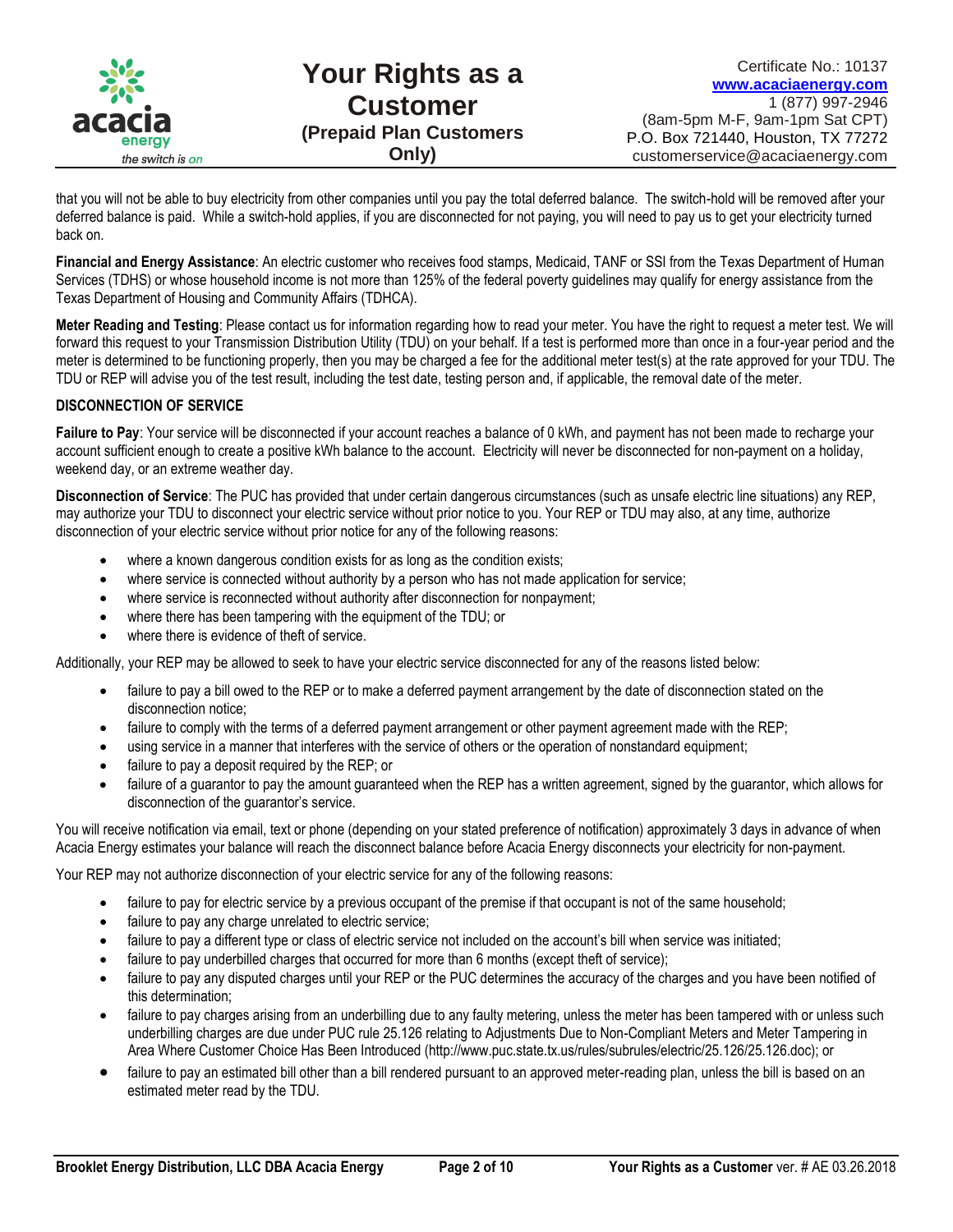

Additionally, your REP may not authorize disconnection of your electric service if the REP receives that an energy assistance provider will be forwarding sufficient payment on your account; and you have paid or made payment arrangements to pay any outstanding debt not covered by the energy assistance provider's payment.

**Availability of Provider of Last Resort**: If you are notified that you are subject to termination or disconnection of your electric service, you may seek to obtain services from another REP or the POLR. You have the option to request service from the POLR, which offers a standard retail service package. Information about the POLR and other REPs can be obtained from the PUC or the POLR.

**Restoration of Service** If your service was disconnected due to non-payment, your service will be re-established after payment has been received by Acacia Energy in an amount sufficient enough to create a positive kWh balance to your account. A reconnect fee will be charged to reconnect the service (see your Terms of Service for specific fee amount information). It may take up to two (2) business days to restore your service. If your service was disconnected due to a dangerous situation, your service will be reconnected once you demonstrate to your REP or the POLR that you have corrected the dangerous situation.

#### **DISPUTES WITH YOUR PROVIDER**

**Complaint Resolution**: Please contact your REP if you have specific comments, questions or complaints. Upon receipt of a complaint, your REP must investigate and notify you of the results within 21 days. If you are dissatisfied with the results of the investigation, you may request a supervisory review, if available. Your REP must advise you of the results of the supervisory review within 10 business days of your request. If you are dissatisfied with the results of the investigation or supervisory review, you may file a complaint with the PUC or the Office of the Attorney General, Consumer Protection Division. Please include your name and account number, as well as an explanation of the facts and the resolution you desire in your complaint. For a complaint involving a disputed bill, your REP may not initiate collection activities or termination or disconnection activities or report the delinquency to a consumer reporting agency with respect to the disputed portion of the bill. However, after appropriate notice, your REP may disconnect your service for non-payment of any undisputed portion of the bill.

#### **ACACIA CUSTOMER CARE DEPARTMENT**

Toll-free : 1-877-997-2946; 8am-8pm M-F, 9am-1pm Sat CPT Toll free Corporate Complaint line: 1-855-447-2946, Ext 3 E-mail: support@acaciaenergy.com Website: www.acaciaenergy.com Acacia Energy 11011 Brooklet Dr, Ste. 220 Houston, Texas 77099

#### **Public Utility Commission of Texas**

Customer Protection Division P.O. Box 13326 Austin, Texas 78711-3326 Tel: 512-936-7120; Toll-free tel: 1-888-782-8477 Fax: 512-936-7003; TTY: 800-735-2988 E-mail[: customer@puc.texas.gov;](mailto:customer@puc.texas.gov) Website[: www.puc.state.tx.us](http://www.puc.state.tx.us/)

**Reporting Outages**: Your REP is responsible for providing you with the telephone number you may use to report outages or other emergencies. For your reference, this contact information is provided in this brochure.

#### **CenterPoint Energy, Inc:**

Local: 713-207-2222 Toll-free Tel: 1-800-332-7143 Service orders: same 24 hours a day, 7 days a week

#### **Oncor Electric Delivery:**

Toll-free: 1-888-313-4747 Service orders: 1-888-313-6862 24 hours a day, 7 days a week

#### **Sharyland Utilities:**

Toll-free: 1-800-442-8688 (Mission/McAllen Territory: 1-956-668-9551) Service orders: same 24 hours a day, 7 days a week

#### **Texas-New Mexico Power Co.:**

Toll-free Tel: 1-888-866-7456 Service orders: same 24 hours a day, 7 days a week

**American Electric Power Co. - Texas Central/Texas North**: Toll-free: 1-866-223-8508 Service orders: 1-877-373-4858 24 hours a day, 7 days a week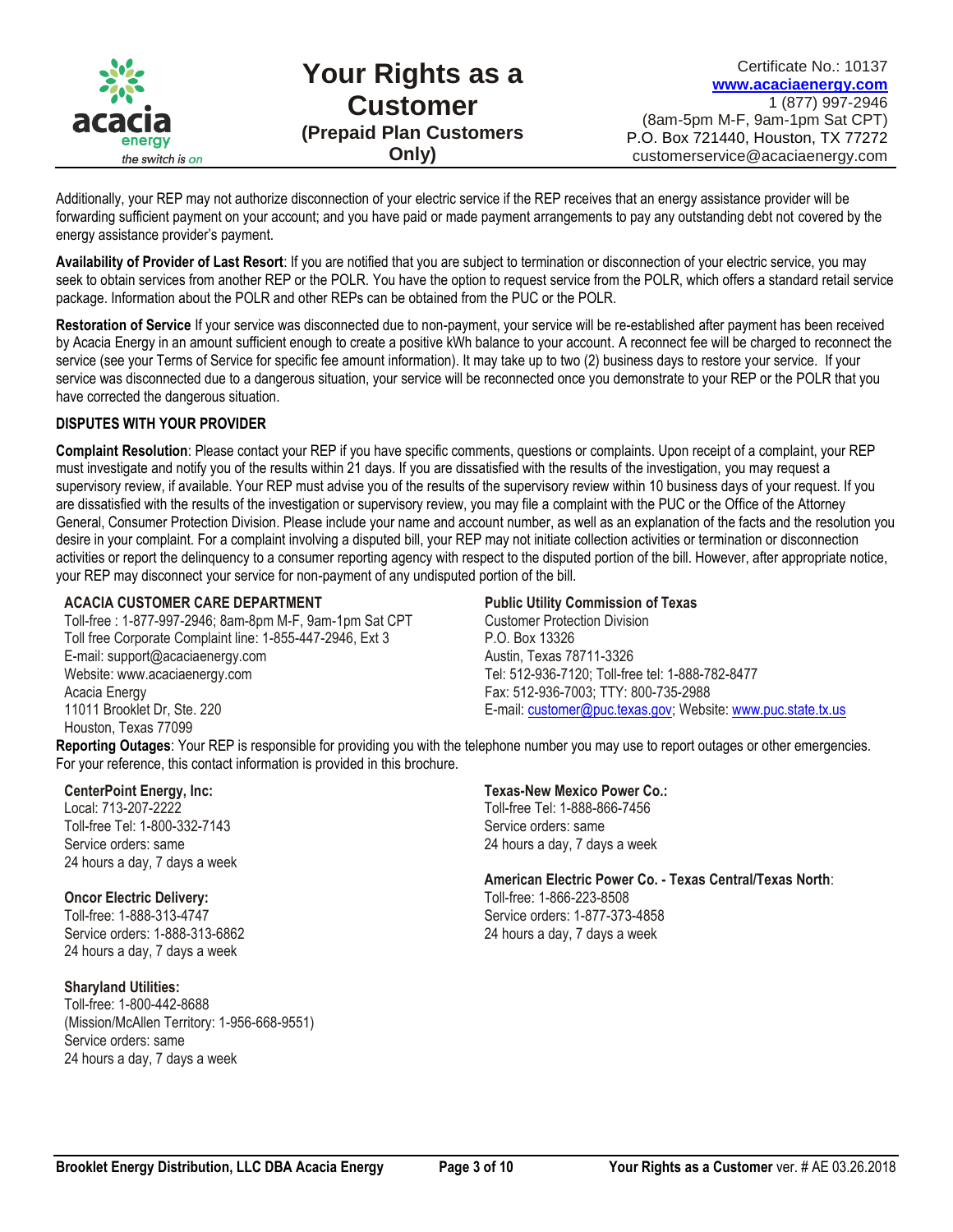

**Your Rights as a Customer (Prepaid Plan Customers Only)**

Certificate No.: 10137 **[www.acaciaenergy.com](http://www.acaciaenergy.com/)** 1 (877) 997-2946 (8am-5pm M-F, 9am-1pm Sat CPT) P.O. Box 721440, Houston, TX 77272 customerservice@acaciaenergy.com

#### **OTHER PROTECTIONS**

**Do Not Call List**: Customers who do not want to receive telemarketing calls may add their name, address, and telephone number to the statewide electric "Do Not Call List." You may register for the "Do Not Call List" in three ways: online at www.texasnocall.com, call toll-free 1-866-TXNOCAL(L) (1-866-896-6225), or write Texas No Call, P.O. Box 313, E. Walpole, MA 02032. You may be required to pay a charge not to exceed \$5.00 to register a telephone number, and the number will remain on the list for three years. Once you register for inclusion on the "Do Not Call List," you can expect to stop receiving telemarketing calls regarding consumer goods and other services. If you register for inclusion on the list via phone or online, you must pay the fee with a credit card. If you register for inclusion on the list via mail, the fee must be paid with a money order, check or credit card.

**Language Availability**: You may request to receive information from your REP in Spanish, or any language in which you were initially solicited. This includes the Terms of Service Agreement, Electricity Facts Label, bills and bill notices, information on new electric services, discount programs, promotions, and access to customer assistance. You will receive this Your Rights as a Customer document and disconnection notices in English and Spanish or English and your designated language if you have designated a language other than Spanish and were originally solicited in that language.

**Privacy Rights**: Except as described below, REPs may not release your proprietary customer information to any other person without your consent. This includes your name, address, account number, type or classification of service, historical electricity usage, expected patterns of use, types of facilities used in providing service, individual contract terms and conditions, price, current charges or billing records. This prohibition does not apply to the release of your information under certain circumstances as required by law, including release to the PUC, an agent of your REP, consumer reporting agencies, law enforcement agencies or your TDU. A REP may also share this information with a third party for the purpose of marketing such party's products or services to you after you are provided an opportunity to opt-out of the release of your information. In addition, this prohibition does not apply to the release of prior historical usage upon request and authorization of a current customer or applicant of a premise. Industrial and commercial customers may contact their REP or TDU and designate that their prior historical usage is competitively sensitive in order to prevent the release of this information.

**Special Services**: Your REP may offer special services for hearing-impaired customers and programs for customers with physical disabilities. If you have a physical disability or require special assistance regarding your electric account, please contact your REP to inquire about the process to become qualified for any of these special services.

**Critical Care Residential Customer or Chronic Condition Residential Customer**: You have the right to apply for designation as a "Critical Care Residential Customer" or "Chronic Condition Residential Customer." However, such customers may not enroll in, or continue to be served on a prepay product that utilizes an advanced meter. If we are notified that you have received designation as either a "Critical Care Residential Customer" or a "Chronic Condition Residential Customer" and you are currently on such a prepay product, we will work with you to promptly transition you to a non-prepay product in a manner that avoids service disruption. If you do not respond to our efforts to place you on a non-prepay product of your choosing, we will place you on a competitively offered, month-to-month product. In this event, you will be provided a notice of the transfer as well as the Terms of Service and Electricity Facts Label for the new product.

A Critical Care Residential Customer is a residential customer who has a person permanently residing in his or her home who has been diagnosed by a physician as being dependent upon an electric-powered medical device to sustain life. A Chronic Condition Residential Customer is a residential customer who has a person permanently residing in his or her home who has been diagnosed by a physician as having a serious medical condition that requires an electric-powered medical device or electric heating or cooling to prevent the impairment of a major life function through a significant deterioration or exacerbation of the person's medical condition.

Upon your request, your REP will provide to you a PUC-approved application form, which you and the patient's physician must complete. The patient's physician must sign and electronically return the application form to your TDU by facsimile or other electronic means. The TDU will evaluate the form for completeness. Incomplete forms will be returned to you by the TDU for completion. The TDU may verify the physician's identity and signature and may deny an application for designation, if it determines that the identity or signature of the physician is not authentic.

The TDU will notify you and your REP of the final status of the application process, including whether you have been designated for Critical Care Residential Customer or Chronic Condition Residential Customer status. The TDU will also notify you of the date a designation, if any, will expire, and whether you will receive a renewal notice. If the TDU does not approve the application, you may file a complaint with the PUC. If approved, the designation of Critical Care Residential Customer is valid for two years; and the designation of Chronic Condition Residential Customer is valid for 90 days to one year. Your TDU will send you a renewal form, if applicable, prior to the expiration of your designation.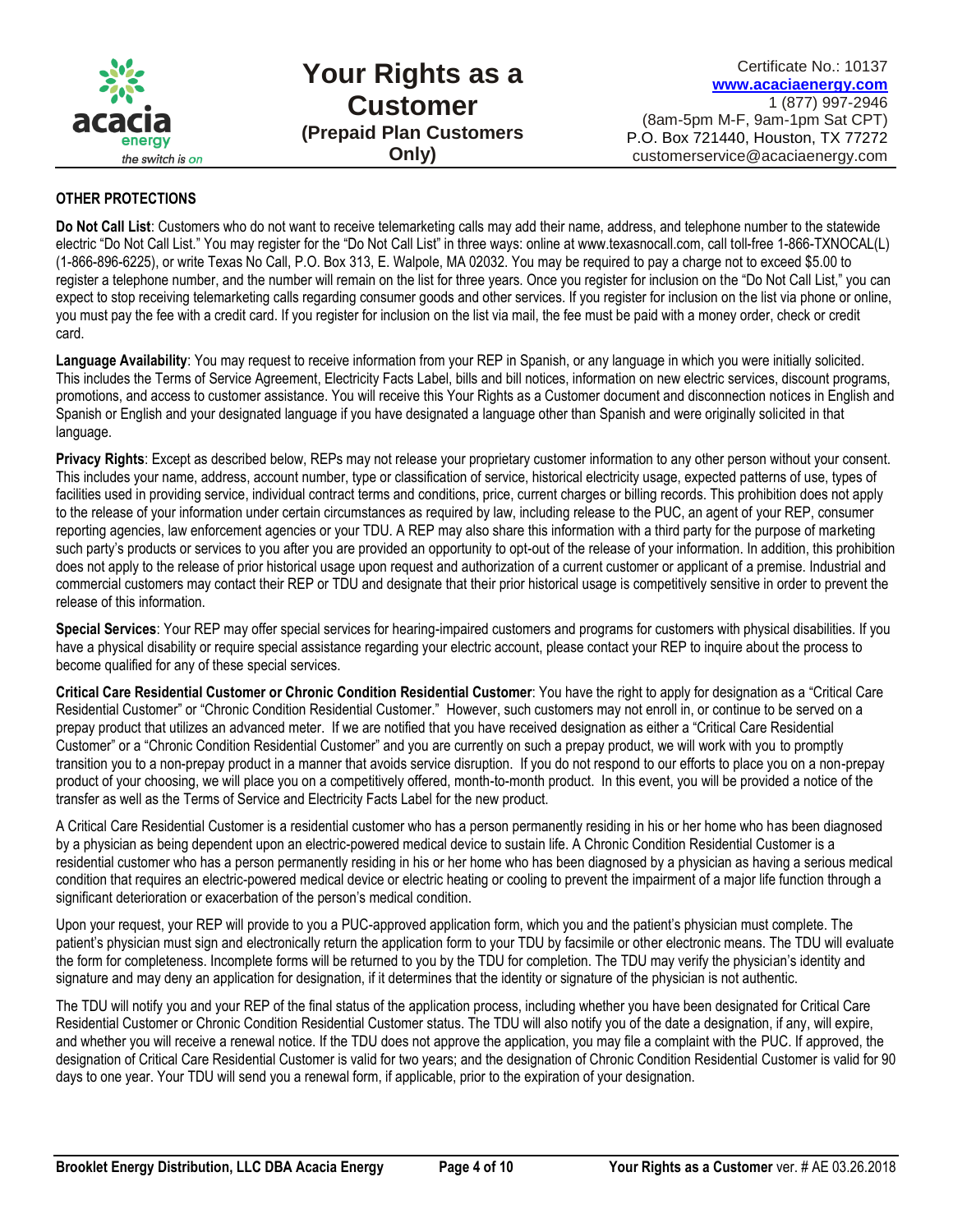

# **Your Rights as a Customer (Prepaid Plan Customers Only)**

Designation as a Critical Care Residential Customer or Chronic Condition Residential Customer does not relieve the customer of the obligation to pay the REP or the TDU for services rendered. However, a Critical Care Residential Customer or Chronic Condition Residential Customer who needs payment assistance is encouraged to contact their REP or TDU immediately regarding possible deferred payment options or other assistance that may be offered by the REP or TDU.

**Governmental Entities**: If you are a governmental entity as defined in the Prompt Payment Act (PPA), TEX. GOV'T CODE, Chapter 2251 (http://www.statutes.legis.state.tx.us/Docs/GV/htm/GV.2251.htm), it is your responsibility to inform your REP of your status so that the PPA protections can be applied. If you are a governmental entity subject to the PPA, your payment shall become overdue as provided in the PPA and interest on an overdue payment shall be calculated by you pursuant to the terms of the PPA and remitted to your REP with the overdue payment. Billing disputes between a governmental entity, as defined in the PPA, and an aggregator or a REP about any bill for aggregator or REP service, shall be resolved as provided in the PPA.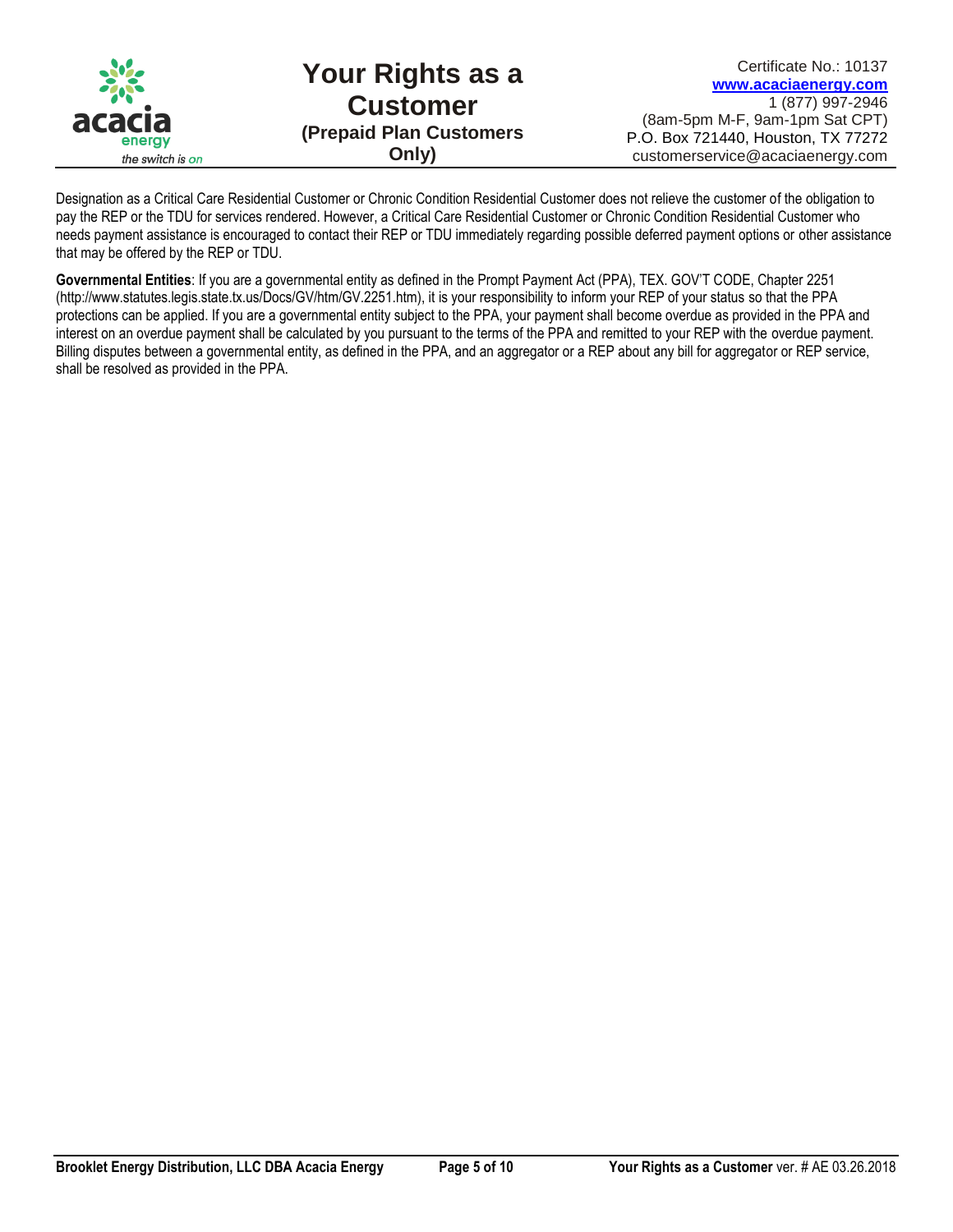

Este documento resume sus derechos como cliente y se basa en reglas de protección de cliente aprobadas por la Comisión de servicios públicos de Texas (PUC). Estas reglas se aplican a todos los proveedores eléctricos minoristas (REPs) y el proveedor de último recurso (POLR), a menos que lo contrario señaló o cortado por el cliente como permitido bajo las reglas de la PUC. Puede ver las reglas de la PUC en www.puc.state.tx.us/rules/subrules/electric. Información de contacto se encuentra en este documento.

# **OBTENCIÓN Y CANCELACIÓN DE SERVICIO**

**Cambio no autorizado de proveedor de servicios o "Slamming"** : Un representante debe obtener su autorización verificable antes de cambiar su servicio eléctrico. Si crees que el servicio eléctrico ha sido cambiado sin su autorización, debe solicitar que el REP le proporcionará una copia de su autorización y verificación. La REP esto debe presentar a usted dentro de 5 días hábiles de su solicitud. Si no está satisfecho con esta respuesta, también puede presentar una queja con la PUC en la dirección indicada a continuación. Tras la recepción de una denuncia presentada en la PUC, el REP debe responder dentro de 21 días desde la recepción de la denuncia, proporcionar toda la documentación invocadas por el REP relacionados con la autorización para cambiar y acciones correctivas tomadas hasta la fecha, si cualquier.

Si un representante es servir a su cuenta sin la debida autorización, el REP debe trabajar con otros participantes del mercado para tomar todas las acciones necesarias para volverá a su REP original tan pronto como sea posible. Su REP original tiene derecho a cobrarle al precio consignado en los términos de servicio y electricidad etiqueta hechos desde cualquiera: 1) la fecha volverá a su REP original, o 2) cualquier fecha previa elegida por su REP original para que esa REP tenía la autorización para servirle. El REP que le sirvió sin la debida autorización, dentro de 5 días a partir de la fecha en que su servicio es devuelto a su REP original, reembolsará todos los gastos pagados por el período de tiempo que la REP original factura al final te. Además, el REP que le sirve sin su autorización es responsable de pagar todos los gastos asociados a regresar a su servicio a su representante de elección. Para períodos que el REP no autorizada le sirvió que no son facturados a usted por su REP original, el REP que le sirve sin su autorización puede cobrarle pero a un ritmo no superior a la tasa habría sido acusado por su REP original.

**Derecho de rescisión** : Al solicitar un cambio en los proveedores de servicios, puede rescindir su contrato con el nuevo representante sin pena ni cuota dentro de 3 días hábiles federal (incluye el sábado) después de recibir el contrato de términos de servicio. Para obtener más información sobre cómo rescindir el servicio, consulte los términos del acuerdo de servicio. Este derecho de rescisión no se aplica a los solicitantes pedir un traslado en o a clientes cuyo REP transfiere a los clientes al POLR. Si no rescindir su solicitud de servicio dentro de este negocio federal 3 días, usted será responsable de todos los servicios prestados a usted en la dirección de inscripción. Si no rescindir el contrato dentro de este negocio federal 3 días, conservan el derecho a seleccionar otro REP y puede hacerlo poniéndose en esa REP, aunque usted será responsable por los gastos incurridos para cambiar su servicio. Consulte su contrato de términos de servicio para obtener más información acerca de la cancelación o terminación de su contrato.

# **PROBLEMAS DE FACTURACIÓN**

**Cargos no autorizados o "Abarrotar"** : Antes de cualquier nuevos cargos por servicios o productos no relacionados con la energía están incluidos en su factura eléctrica, su representante debe informarle del producto o servicios, todos los cargos, cómo estos cargos se aparecen en la factura eléctrica y obtengan su consentimiento para aceptar el producto o servicio. Su representante debe proporcionarle un número de teléfono gratuito y una dirección que puede usar para resolver cualquier disputa de facturación o hacer preguntas acerca de su factura. Si usted cree que su factura eléctrica incluye cargos no autorizados, puede ponerse en contacto con su representante para disputar tales cargos y puede presentar una queja con la PUC. Su representante no tratará de terminar su servicio eléctrico por falta de pago de un cargo no autorizado o enviar un informe de crédito desfavorable contra usted por disputados cargos pendientes de pago que son supuestamente sin autorización, a menos que la disputa se resuelva en definitiva contra usted.

Si los cargos se determinan que no autorizados, su representante dejará de cobrar por el servicio no autorizado o el producto, quitar el cargo no autorizado de su cuenta y reembolso o crédito todo dinero pagado cualquier cargo no autorizado dentro de 45 días. Si los cargos no son reembolsados o acreditados en 3 ciclos de facturación, interés se pagará a usted a una tasa anual establecida por la PUC sobre el monto de cualquier cargo no autorizado hasta que sea reembolsado, acreditado. Usted puede solicitar todos los registros de facturación bajo control del REP relacionados con cualquier cargo no autorizado dentro de 15 días hábiles después de la fecha que el cargo no autorizado se quita de su factura. Su representante no renovación de cargos que se determinó que no autorizado.

**Aplazados los planes de pago y otros arreglos de pago** : Brooklet Energy Distribution, LLC DBA Acacia Energy ofrece un aplazado Plan de pagos que permite a un cliente residencial a pagar un saldo en cuotas durante un período de tiempo. Para inscribirse en un Plan de pago aplazado requerimos de usted un pago inicial del 50% del saldo pendiente en tu cuenta y el saldo restante a pagar más de cinco ciclos de facturación; o que no más del 50% de cada transacción se aplica cantidad hacia el plan de pago diferido. El servicio puede termina y desconectado si no cumple con los términos del Plan de la aplazada pago emitido. Usted puede solicitar un plan de pago diferido si tu saldo actual refleja un saldo negativo de \$50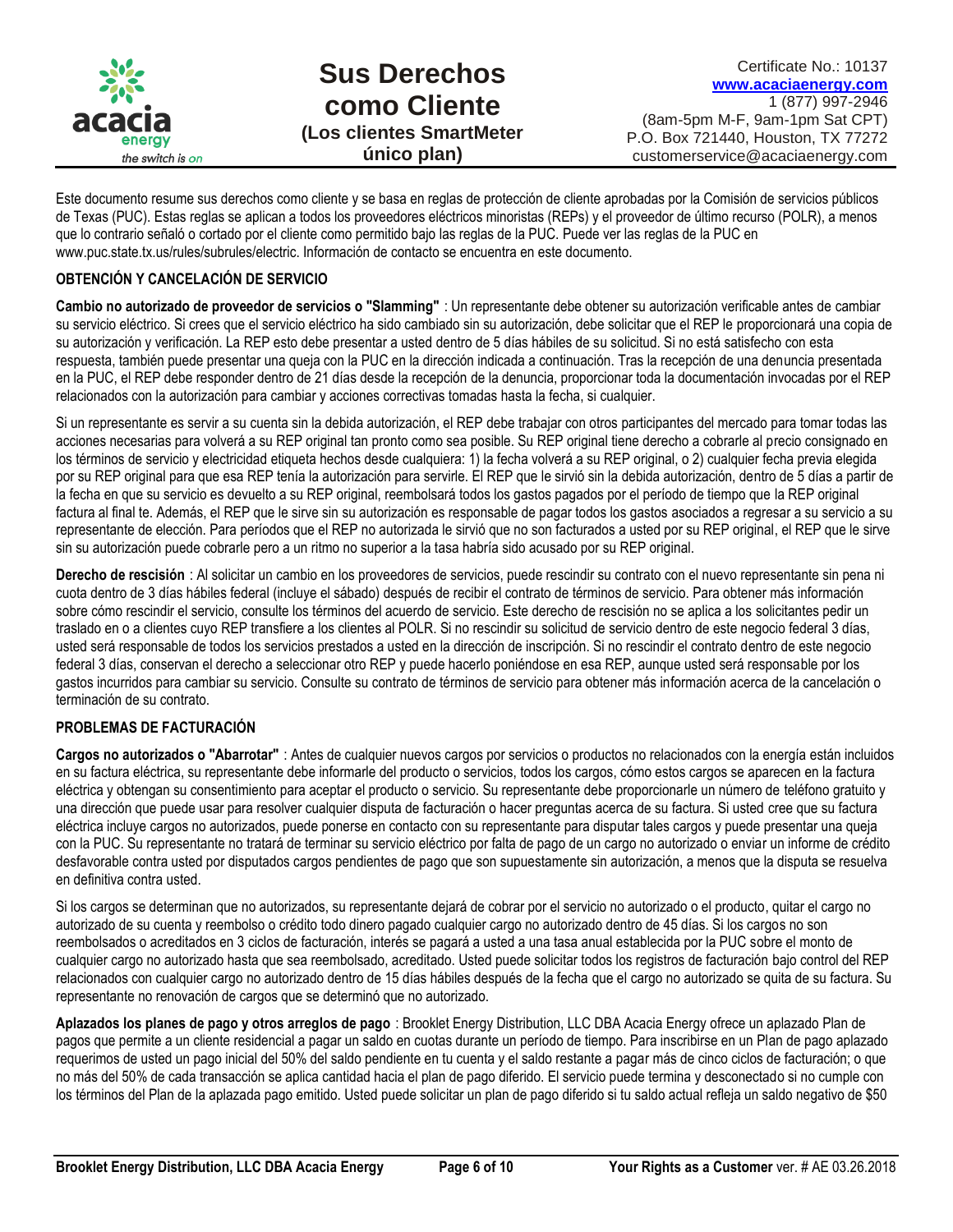

o más durante una emergencia fenómenos meteorológicos extremos como hacer esta solicitud dentro de un día hábil después de que ha terminado el tiempo de emergencia; durante desastres declarados por el gobernador conforme a lo dispuesto por la Comisión de servicios públicos; o si ha sido underbilled por \$50 o más. Si estás en un plan de pago diferido, tu cuenta será sujeto a una suspensión de conmutador. Una conmutadorsuspensión significa que no podrá comprar electricidad de otras empresas hasta que usted paga el saldo diferido total. La suspensión de conmutador se quitará su saldo diferido se paga. Mientras se aplica una suspensión de conmutador, si está desconectado para no pagar, tendrá que pagar nosotros para conseguir la electricidad volvió.

**Financiera y asistencia de energía** : Un cliente eléctrico que recibe cupones de alimentos, Medicaid, TANF o SSI de la Texas departamento de servicios humanos (acomodadas) o cuyos ingresos sean no más de 125% de la pobreza federal directrices pueden calificar para asistencia de energía del departamento de Texas de vivienda y asuntos comunitarios (TDHCA). Un cliente que actualmente recibe estos beneficios automáticamente califica para un descuento en el servicio eléctrico a través del programa de LITE-UP Texas. Los clientes que actualmente no reciben estos beneficios pero cuyos ingresos no sean más que 125% de las pautas federales de pobreza podrán solicitar el descuento. Póngase en contacto con LITE-UP Texas gratis al 1-866-4-LITE-UP o llame al 1-866-454-8387 para obtener información sobre cómo obtener la tasa de descuento.

**Lectura de contadores y pruebas** : Póngase en contacto con nosotros para obtener información sobre cómo leer su medidor. Usted tiene derecho a solicitar una prueba de medidor. Procederemos a enviar esta solicitud a su utilidad de transmisión de distribución (TDU) en su nombre. Si se realiza una prueba más de una vez en un período de cuatro años y el medidor está decidido a que funcione correctamente, entonces se puede cobrará una tarifa para las pruebas de metro adicional en la tasa aprobada para su TDU. El TDU o REP le informará del resultado de la prueba, incluyendo la fecha de la prueba, prueba de la persona y, si procede, la fecha de eliminación del metro

# **DESCONEXIÓN DEL SERVICIO**

**Falta de pago** : Si su cuenta alcanza un equilibrio de 0, se desconectará el servicio kWh y el pago no se ha hecho para recargar su cuenta suficiente para crear un saldo positivo de kWh a la cuenta. Electricidad nunca será desconectado por falta de pago en feriado, día de fin de semana o un día de fenómenos meteorológicos extremos.

**Desconexión del servicio** : La PUC tiene siempre que bajo ciertas circunstancias peligrosas (como situaciones inseguras de línea eléctrica) cualquier REP, podrá autorizar su TDU para desconectar su servicio eléctrico sin previo aviso. Su REP o TDU podrá también, en cualquier momento, autorizar la desconexión de su servicio eléctrico sin previo aviso para cualquiera de las siguientes razones:

- donde existe una condición peligrosa conocida para siempre que exista la condición;
- donde el servicio está conectado sin autoridad por una persona que no ha hecho la solicitud de servicio;
- donde el servicio es reconectado sin autoridad después de la desconexión por impago;
- Cuando se ha sido manipulaciones con el equipo de la TDU; o
- donde hay evidencia de robo del servicio.

Además, podrá autorizarse su representante para buscar tener tu servicio eléctrico desconectado para cualquiera de las razones que se enumeran a continuación:

- fracaso para pagar una factura a la REP o hacer un acuerdo de pago diferido por la fecha de desconexión indicado en el aviso de desconexión;
- incumplimiento de los términos de un acuerdo de pago diferido u otro acuerdo de pago con el REP;
- utilizando el servicio de manera que no interfieran con el servicio de los demás o el funcionamiento del equipo no estándar;
- falta de pago de un depósito exigido por el REP; o
- fracaso de un garante que abone el importe garantizado cuando el representante tiene un acuerdo escrito, firmado por el garante, que permite la desconexión del servicio del fiador.

Usted recibirá notificación por correo electrónico, texto o teléfono (dependiendo de su preferencia declarada de notificación) aproximadamente 3 días de anticipación cuando Brooklet Energy Distribution, LLC DBA Acacia Energy estima su equilibrio llegará a 0 kwh antes de Acacia Energy se desconecta la electricidad por falta de pago.

Su representante no podrá autorizar la desconexión de su servicio eléctrico por cualquiera de las siguientes razones:

- falta de pago de servicio eléctrico por un anterior ocupante de la premisa de si ese ocupante no es de la misma familia;
- falta de pago de cualquier cargo no relacionado con el servicio eléctrico;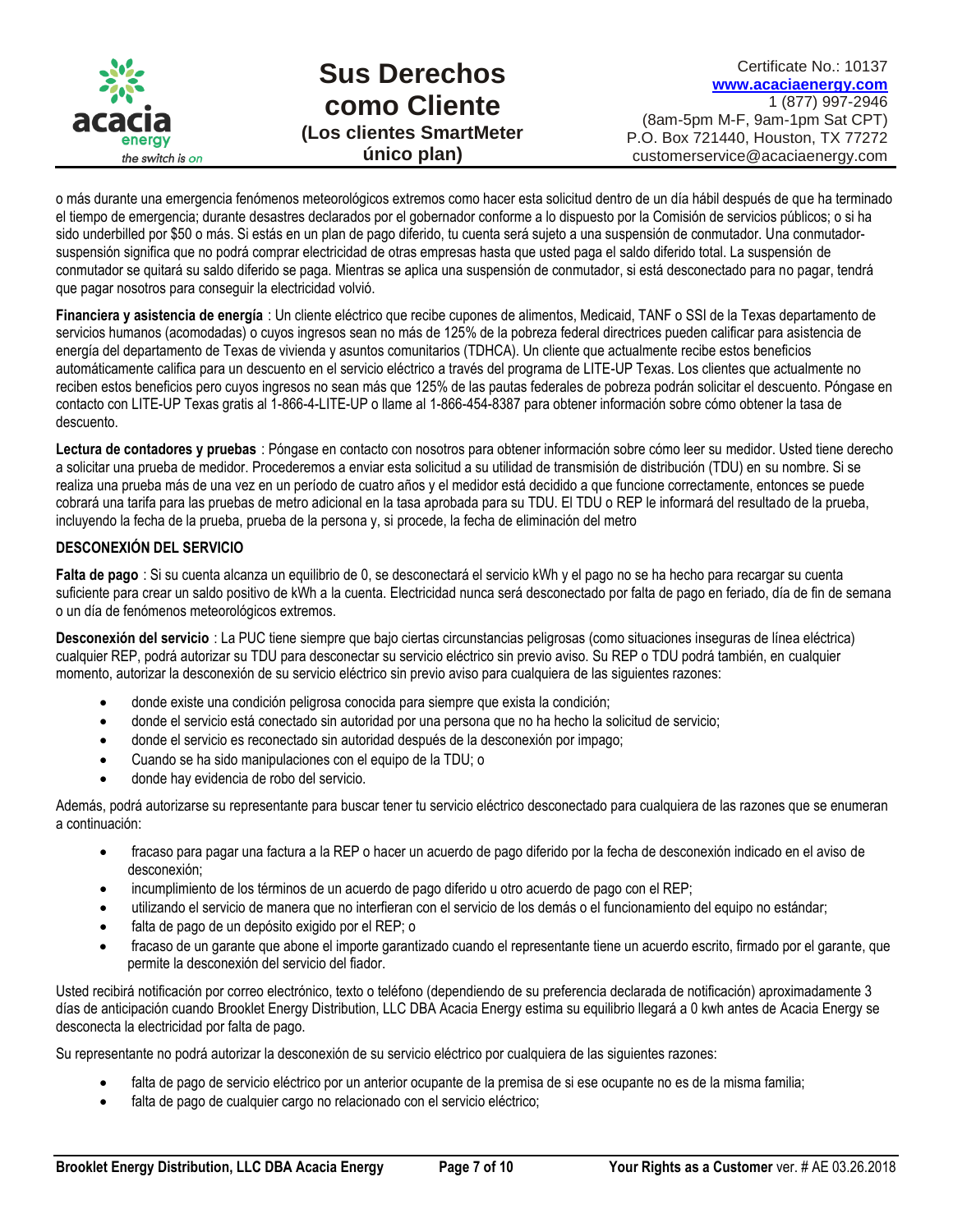

- falta de pago de un tipo diferente o una clase de servicio eléctrico no incluido en la factura de la cuenta cuando se inició el servicio;
- falta de pago de tasas underbilled ocurridos durante más de 6 meses (excepto el robo del servicio);
- falta de pago de cualquier disputados cargos hasta su representante o el PUC determina la precisión de los cargos y hayan sido notificados de esta determinación;
- falta de pago de los gastos derivados de una underbilling debido a cualquier medición defectuoso, a menos que el contador ha sido manipulado o a menos que tales cargos underbilling son debidas en virtud del PUC regla 25.126 relativas a ajustes debido a la no conformes metros y metros alteración en área donde cliente elección ha introducido (http://www.puc.state.tx.us/rules/subrules/electric/25.126/25.126.doc); o
- falta de pago de una factura estimada no sea un proyecto de ley prestado con arreglo a un plan aprobado de lecturas de medidores, a menos que el proyecto de ley se basa en un estimado medidor leído por el TDU.

Además, su representante no podrá autorizar desconexión del servicio eléctrico, si el REP recibe que un proveedor de asistencia de energía será reenvío pago suficiente en su cuenta; y han pagado o hecho arreglos de pago para pagar cualquier deuda pendiente no cubierta por el pago de su proveedor de asistencia de energía.

**Disponibilidad del proveedor de último recurso** : Si se le notifica que usted está sujeto a interrupción o desconexión del servicio eléctrico, se puede tratar de obtener servicios de otro REP o el POLR. Tiene la opción para solicitar un servicio desde el POLR, que ofrece un paquete de servicio estándar por menor. Puede obtenerse información sobre el POLR y otros representantes de la PUC o el POLR.

**Restauración de servicio** Si su servicio se desconectó debido a la falta de pago, tu servicio será restablecido después de pago ha sido recibido por Acacia Energy en una cantidad suficiente para crear un saldo positivo de kWh a tu cuenta. Se cobrará una tarifa de reconexión para volver a conectar el servicio (vea sus términos de servicio para obtener información de cantidad de tarifa específica). Puede tardar hasta dos 2 días para restaurar el servicio. Si su servicio se desconectó debido a una situación peligrosa, su servicio va a conectar una vez que usted demostrar a su REP o el POLR que haya corregido la situación peligrosa.

# **DISPUTAS CON SU PROVEEDOR**

**Resolución de la queja** : Por favor, comuníquese con su representante, si tiene comentarios específicos, preguntas o quejas. Al recibir una denuncia, su REP debe investigar y notificarle los resultados dentro de 21 días. Si no está satisfecho con los resultados de la investigación, puede solicitar una revisión de supervisión, si está disponible. Su representante debe informarle de los resultados de la revisión de supervisión dentro de 10 días hábiles de su solicitud. Si no está satisfecho con los resultados de la investigación o revisión de supervisión, puede presentar una queja con la PUC o la Oficina del Fiscal General, División de protección del consumidor. Por favor incluya su nombre y número de cuenta, así como una explicación de los hechos y la resolución que desee en su queja. Por una denuncia de una controvertida ley, su representante no puede iniciar las actividades de recolección o actividades de terminación o desconexión o informe la delincuencia a un agencia con respecto a la disputa parte del proyecto de ley de información del consumidor. Sin embargo, después de aviso, su REP puede desconectar su servicio por falta de pago de cualquier parte indiscutible de la ley.

#### **DEPARTAMENTO DE ATENCIÓN AL CLIENTE DE ACACIA**

Número gratuito: 1-877-997-2946; 8-16 L-V, 9-13 Sab CPT Número gratuito línea de Quejas Corporativa: 1-855-447-2946, Ext 3 Correo electrónico: support@acaciaenergy.com Sitio Web: www.acaciaenergy.com Acacia Energía 11011 Brooklet Drive, Ste. 220 Houston, Texas 77099

# **Comisión de servicios públicos de Texas**

División de protección del cliente P.O. Box 13326 Austin, Texas 78711-3326 Tel: 512-936-7120; Tel gratuito: 1-888-782-8477 Fax: 512-936-7003; TTY: 800-735-2988 Correo electrónico: [Customer@PUC.texas.gov;](mailto:%20Customer@PUC.texas.gov) Sitio Web: [www.puc.state.tx.us](http://www.microsofttranslator.com/bv.aspx?from=en&to=es&a=http%3A%2F%2Fwww.puc.state.tx.us%2F)

**Las interrupciones de generación de informes** : Su REP es responsable de proporcionarle el número de teléfono se puede utilizar para interrupciones de informe o de otras situaciones de emergencia. Para su referencia, esta información de contacto se proporciona en este folleto

**CenterPoint energía, Inc:** Local: 713-207-2222

**Texas-Nuevo México Power Co.:** Tel gratuito: 1-888-866-7456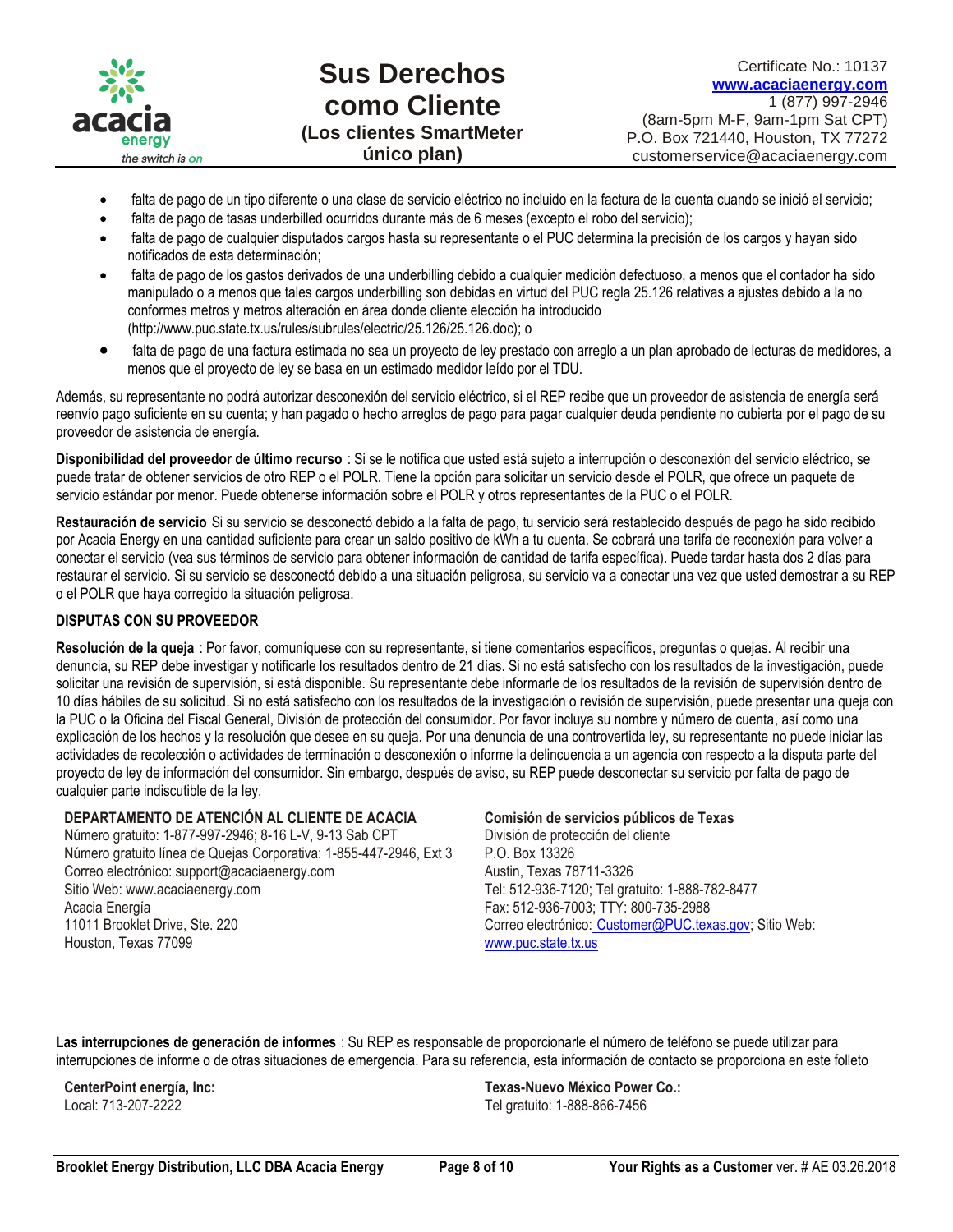

# **Sus Derechos como Cliente (Los clientes SmartMeter**

**único plan)**

Certificate No.: 10137 **[www.acaciaenergy.com](http://www.acaciaenergy.com/)** 1 (877) 997-2946 (8am-5pm M-F, 9am-1pm Sat CPT) P.O. Box 721440, Houston, TX 77272 customerservice@acaciaenergy.com

Tel gratuito: 1-800-332-7143 Pedidos de servicio: mismo 24 horas al día, 7 días a la semana

**Oncor Electric Delivery:** Número gratuito: 1-800-442-8688

Pedidos de servicio: 1-888-313-6862 24 horas al día, 7 días a la semana

**Sharlyland Utilities:**

Número gratuito: 1-888-313-4747 (Mission/McAllen 1-956-687-5600) Pedidos de servicio: same 24 horas al día, 7 días a la semana Pedidos de servicio: mismo 24 horas al día, 7 días a la semana

**American Electric Power Co - norte de Texas Central/Texas**: Número gratuito: 1-866-223-8508 Pedidos de servicio: 1-877-373-4858 24 horas al día, 7 días a la semana

# **OTRAS PROTECCIONES**

**No lista de llamadas** : Lista de No Llamar: Los clientes que no desean recibir llamadas de telemercadeo puede añadir su nombre, dirección y número de teléfono a la estatal eléctrica "Lista de No Llamar". Usted puede registrarse para la "Lista de No Llamar" de tres maneras: en línea en www.texasnocall.com, llame al número gratuito 1-866-TXNOCAL (L) (1-866-896-6225), o escribir Texas Sin Call, PO Box 313, E. Walpole, MA 02032. Usted puede ser obligado a pagar una cantidad que no exceda de \$ 5.00 a registrar un número de teléfono y el número permanecerá en la lista durante tres años. Una vez que usted se registra para su inclusión en la "Lista de No Llamar", usted puede esperar para dejar de recibir llamadas de telemercadeo en relación con los bienes de consumo y otros servicios. Si usted se registra para su inclusión en la lista, por teléfono o en línea, usted debe pagar la cuota con una tarjeta de crédito. Si usted se registra para su inclusión en la lista por correo, la cuota se debe pagar con un giro postal, cheque o tarjeta de crédito.

**Disponibilidad de idioma** : Usted puede solicitar para recibir información de su representante en español, o en cualquier idioma en el que fueron solicitados inicialmente. Esto incluye los términos del acuerdo de servicio, avisos de electricidad hechos etiqueta, facturas y bill, información sobre nuevos servicios eléctricos, programas de descuentos, promociones y acceso a la asistencia al cliente. Usted recibirá este sus derechos como un documento de cliente y desconexión avisos en inglés y español o inglés y el idioma designado si han designado un idioma distinto del español y fueron solicitados originalmente en ese idioma.

**Derechos de privacidad** : Excepto como se describe a continuación, los representantes no pueden divulgar su información de cliente propietario a cualquier otra persona sin su consentimiento. Esto incluye su nombre, dirección, número de cuenta, tipo o clasificación del servicio, uso de electricidad históricos, patrones esperados de uso, tipos de instalaciones utilizadas en la prestación de servicio, condiciones de los contratos individuales y las condiciones, precio, cargos actuales o registros de facturación. Esta prohibición no se aplica a la divulgación de su información bajo ciertas circunstancias, como exige la ley, incluyendo el lanzamiento de la PUC, un agente de su representante, agencias, organismos encargados de hacer cumplir la ley o su TDU de información del consumidor. Un representante puede también compartir esta información con terceros con el propósito de comercialización tal partido productos o servicios a usted después de que se le proporciona la oportunidad de excluirse de la divulgación de su información. Además, esta prohibición no se aplica a la versión de uso histórico previa petición y autorización de un cliente actual o el solicitante de una premisa. Los clientes industriales y comerciales pueden ponerse en contacto con su representante o TDU y designar que su uso histórico previo es competitivamente sensible a fin de impedir la liberación de esta información.

**Servicios especiales** : Su REP puede ofrecer servicios especiales para los clientes con problemas auditivos y programas para clientes con discapacidades físicas. Si usted tiene una discapacidad física o requiere asistencia especial en relación con su cuenta eléctrica, póngase en contacto con su representante para informarse sobre el proceso de ser cualificados para cualquiera de estos servicios especiales.

**Cliente residencial de atención crítica o afección crónica cliente residencial** : Usted tiene derecho a solicitar la designación como una "crítica atención cliente Residencial" o "crónica cliente de condición residencial." Sin embargo, dichos clientes pueden no inscribirse en o continuar ser servidos en un producto de prepago que utiliza un medidor de avanzada. Si se nos notifica que ha recibido la designación como una "crítica atención cliente Residencial" o una "crónica condición cliente Residencial" y actualmente estás sobre dicho producto prepago, trabajaremos con